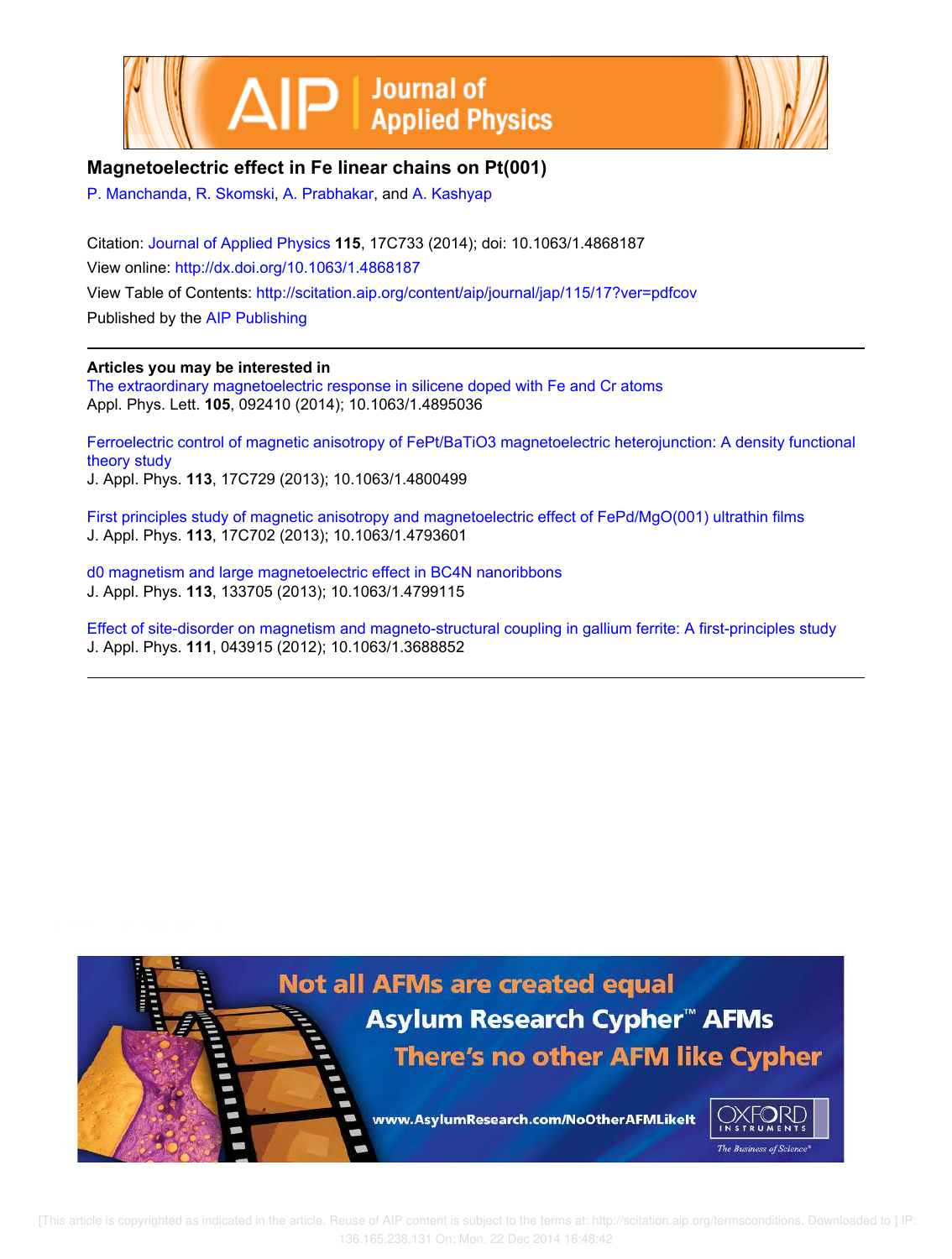

# Magnetoelectric effect in Fe linear chains on Pt(001)

P. Manchanda,<sup>1</sup> R. Skomski,<sup>2</sup> A. Prabhakar,<sup>3</sup> and A. Kashyap<sup>1,a)</sup>

<sup>1</sup>School of Basic Sciences, Indian Institute of Technology Mandi, HP 175001, India  $^{2}$ Department of Physics and Astronomy and Nebraska Center for Materials and Nanoscience, University of Nebraska, Lincoln, Nebraska 68588, USA

<sup>3</sup>Department of Electrical Engineering, IIT Madras, Chennai 600036, India

(Presented 6 November 2013; received 24 September 2013; accepted 9 December 2013; published online 12 March 2014)

The effect of an electric field on the magnetic properties of Fe chains on Pt(001) is investigated by first-principle calculations. The calculated magnetic anisotropy of the chains yields a preferential magnetization perpendicular to the surface. We predict a linear change in the Fe magnetic moment as a function of the external electric field, which is due to spin-dependent screening of electrons. In the presence of electric field, we also obtain an enhancement in magnetic anisotropy as well as an orbital-moment anisotropy. The enhancement in magnetic anisotropy is due to a change in the d-electron occupancy of the surface atoms.  $© 2014$  AIP Publishing LLC. [http://dx.doi.org/10.1063/1.4868187]

### I. INTRODUCTION

Nanostructured magnetic materials play an important role in technology due to their fascinating physical properties.<sup>1</sup> Magnetic anisotropy is one of the most important properties of magnetic nanostructures, because it determines, for example, the stability of the magnetization direction against thermal fluctuations. It is well known that the anisotropy is strongly enhanced in nanomaterials as compared to the bulk due to reduced symmetry. Many magnetic nanostructures consisting of  $3d$  and  $5d$  elements show significantly enhanced magnetic moments and anisotropies, in analogy to  $L1_0$ -FePt and CoPt alloys, and therefore play an important role in ultra-high density magnetic recording. $2,3$ 

Advanced fabrication techniques make it possible to produce low-dimensional structures such as ultrathin films, nanowires, and clusters on various substrates.<sup>4</sup> Co nanowires on Pt(997) substrate have been fabricated by Gambardella et al. where they found an increased orbital moment and enhanced anisotropy as compared to bulk alloys and thin films.<sup>5,6</sup> Furthermore, giant magnetic anisotropy of about 9 meV per atom has been reported for Co atoms on  $Pt(111)<sup>2</sup>$ The influence of Pt substrate on the magnetic properties of monoatomic Fe and Co nanowires has been studied using first-principle calculations. It is found that Pt substrate has strong influence on magnetic moment and magnetic anisotropy of nanowires.<sup>7</sup> Cheng et al. investigated the magnetic properties of Fe nanostripes on Pt experimentally $\overline{3}$  and observed that the in-plane and out-of-plane orientations of magnetic properties depend on the thickness of nanostripe. It has been observed that FePt surface alloys supported by a Pt substrate show huge magnetic anisotropy energies, comparable to those in the bulk  $L1_0$ -FePt alloys.<sup>8</sup> Experimental and theoretical study of the magnetic properties of Fe double chains on Ir(001) has been investigated $\frac{9,10}{9}$  It has been found that antiferromagnetic configuration is more stable for double Fe chains on  $Ir(001).^{10}$ 

Recently, the control of magnetic properties of magnetic nanomaterials by external electric field has attracted much attention. $11-13$  For example, it has been observed that an electric field modifies the coercivity of  $L1_0$ -ordered FePd and FePt thin films in an electrochemical environment,  $\frac{11}{11}$  and a strong influence of electric field on the magnetic anisotropy of Fe on MgO has been predicted.<sup>14</sup> Tsujikawa and Oda reported the linear variation of the anisotropy with respect to electric field in Fe/Pt(001) and Pt/Fe/Pt(001).<sup>15</sup> Ferromagnetism has been induced in the presence of applied electric field in nonmagnetic nanoparticles<sup>16</sup> and thin films.<sup>17</sup> An enhanced magnetic anisotropy has been predicted for Co-Pt nanowires on Pt(111) in the presence of electric field.<sup>18</sup> Furthermore, the effect of electric field on magnetic anisotropy energy (MAE) has been studied for Fe monolayers on Pd(001) and Pt(001) surfaces, and it has been found that the magnetic anisotropy energy depends linearly on the electric field.<sup>19</sup> The enhancement of magnetic anisotropy in Pt/Fe/Pt(001) is found to be more pronounced than in  $Pd/Fe/Pd(001)$  surface.<sup>19</sup>

Now, the question arises, for which nanostructures the above-mentioned effects are more pronounced. In the present paper, we use first-principle calculations to investigate the magneto-electric effect of Fe chains on Pt(001) as shown in Fig. 1.

#### II. COMPUTATIONAL DETAILS

The calculations are performed within the framework of density-functional theory using the projector augmented wave  $(PAW)$  method<sup>20,21</sup> as implemented in the VASP  $code.^{22,23}$  The exchange-correlations are described by a spinpolarized generalized-gradient approximation (GGA) using the Perdew-Burke-Ernzerhof (PBE) functional. The supercell slab consists of four layers of Pt atoms stacked in (001) direction using the optimized lattice parameter of Pt  $(a=3.98 \text{ Å})$ calculated using GGA-PBE. The system is fully relaxed until

a)Author to whom correspondence should be addressed. Electronic mail: arti@iitmandi.ac.in.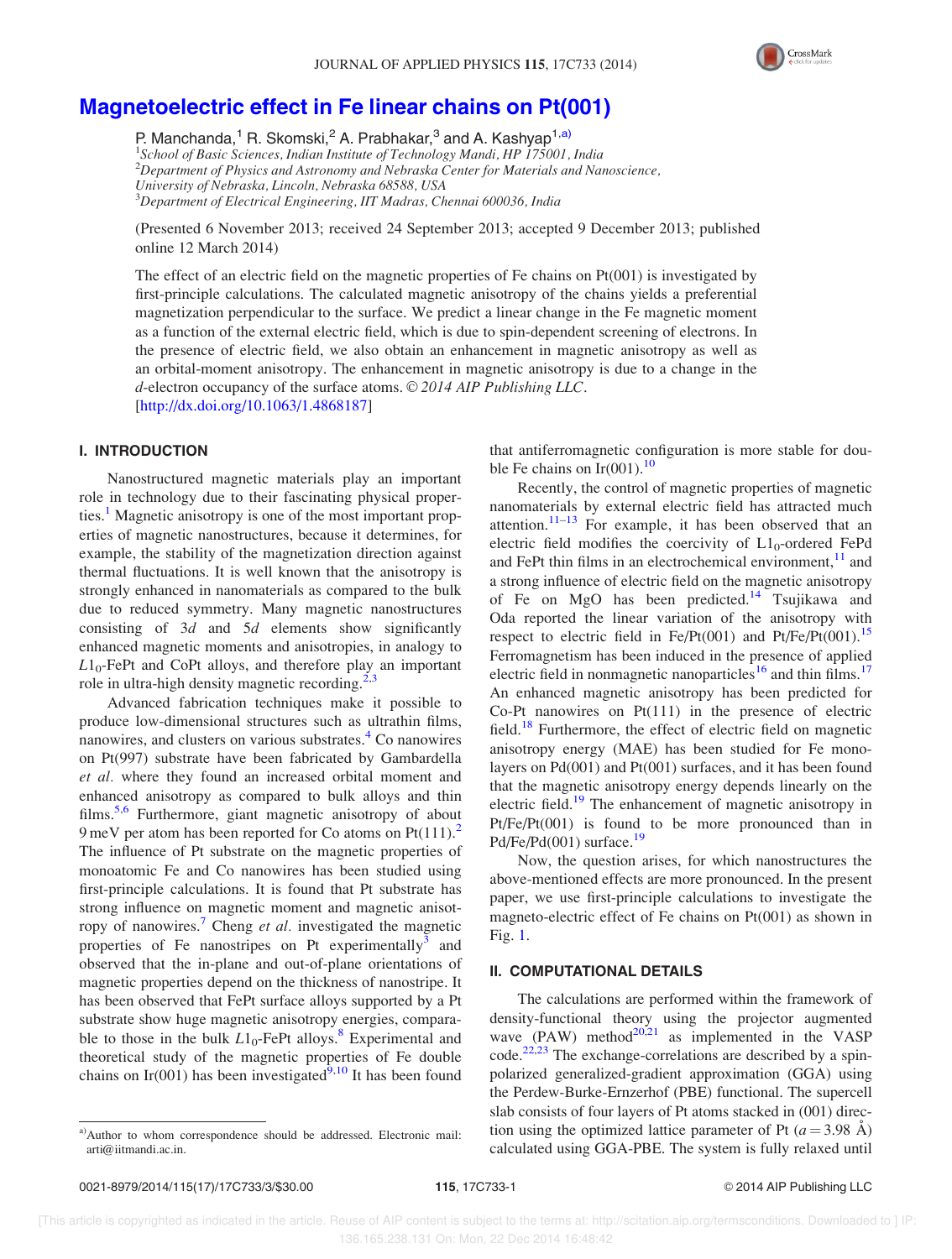

FIG. 1. Schematic of Fe chains on Pt(001) surface used in the present calculations.

the Hellmann-Feynman forces acting on each atom become less than  $5 \text{ meV/A}$ . The energy cut-off is used to be  $450 \text{ eV}$ and the ground-state energies are converged to the  $10^{-6}$  eV. We used  $17 \times 17 \times 1$  Monkhorst-Pack grid in the full Brillouin zone for *k*-point sampling.

The external electric field is applied in the direction perpendicular to the surface, using the dipole-layer method. $24$ The direction of positively charged plate is towards the side of the slab where chain is located and vice-versa for negative electric field. The magnetic anisotropy is calculated by taking the energy difference between in-plane and out-of-plane orientations of the magnetization direction in the presence of spin-orbit interaction.

#### III. RESULTS AND DISCUSSION

First, we discuss the influence of electric field on the magnetic moment of Fe chain on Pt(001) substrate. Figure 2 shows the calculated magnetic moment as a function of external electric field. We find that the magnetic moment of Fe chain varies linearly as a function of electric field. This variation is much more pronounced than the previously calculated magneto-electric effect in  $L1_0$ -CoPd thin-films<sup>25</sup> and Fe monolayers.<sup>26</sup> The magnetic moment increases when the negatively charged plate is towards the side of the slab where chain is located, i.e., in the -Z direction. In the absence of an electric field, the calculated magnetic moment per Fe atom in the chains is  $3.272 \mu_B$ , which is comparable to previous



FIG. 2. The effect of an electric field on the magnetic moment of the Fe chain on Pt(001).



FIG. 3. Magnetic anisotropy energy (MAE, triangles) and orbital-moment anisotropy  $(\Delta m_l,$  squares) as a function of the electric field.

findings. $8,27$  The change in magnetic moment mainly arises from the shift of minority d-states, as majority states are completely filled in the Fe atom.

The induced magnetic moment  $\Delta M$  at the surface is  $\mu_0 \Delta M = \alpha_S E$ , where  $\alpha_S$  is the surface magnetoelectric coefficient.<sup>26</sup> The value of  $\alpha_s \approx 6.7 \times 10^{-14}$  G cm<sup>2</sup>/V for the Fe chains on Pt(001). This value is 2.3 times larger than that of Fe(001) monolayers but smaller than that of Fe/MgO  $(1.11 \times 10^{-13} \text{ G cm}^2/\text{V})$ .<sup>14</sup>

Second, we consider the effect of an electric field on orbital moment and magnetic anisotropy. The calculated MAE in the absence of an electric field is 1.687 meV per Fe atom, with the easy magnetization axis perpendicular to the (001) plane.

Figure 3 shows the magnetic anisotropy and the orbitalmoment anisotropy  $(\Delta m_l = m_l[001] - m_l[100])$  as a function of the electric field. We found the increase in orbital moment anisotropy as well as magnetic anisotropy as a function of the electric field. According to Bruno's theory, the magnetic anisotropy is proportional to the orbital moment anisotropy. The variation of orbital moment anisotropy as a function of electric field is large as compared to Fe monolayers on  $Pt(001)$ .<sup>15</sup> Therefore, the change in MAE is more pronounced than in Fe monolayers on Pt(001). These two anisotropies are linearly related to each other when the majority d bands are fully occupied and spin-flip terms between up and down states are ignored.<sup>28</sup>

In zero electric field, our Fe chains have values of  $m_l[100] = 0.115 \mu_B$  and  $m_l[001] = 0.065 \mu_B$ . We found that  $m_l$ [001] decreases with increasing electric field whereas  $m_l[100]$  remains constant. Since the direction of orbital moment is perpendicular to the plane of the orbitals containing the electrons, so the orbitals contributing to the [001] direction will be  $d_{yz}$ ,  $d_{xz}$ , and  $d_z^2$ , whereas the ones contributing to orbital moment along the [100] direction are  $d_{xy}$  and  $d_{x-y}^2$ . Therefore, the main contribution to change in MAE is due to the change of  $d_{xy}$  and  $d_{x}^{2}-y^{2}$  occupation.

#### IV. CONCLUSIONS

In summary, we have used first-principle calculations to calculate the magnetic moment and the magnetic anisotropy of Fe chains on Pt(001) as a function of electric field. The

 [This article is copyrighted as indicated in the article. Reuse of AIP content is subject to the terms at: http://scitation.aip.org/termsconditions. Downloaded to ] IP: 136.165.238.131 On: Mon, 22 Dec 2014 16:48:42